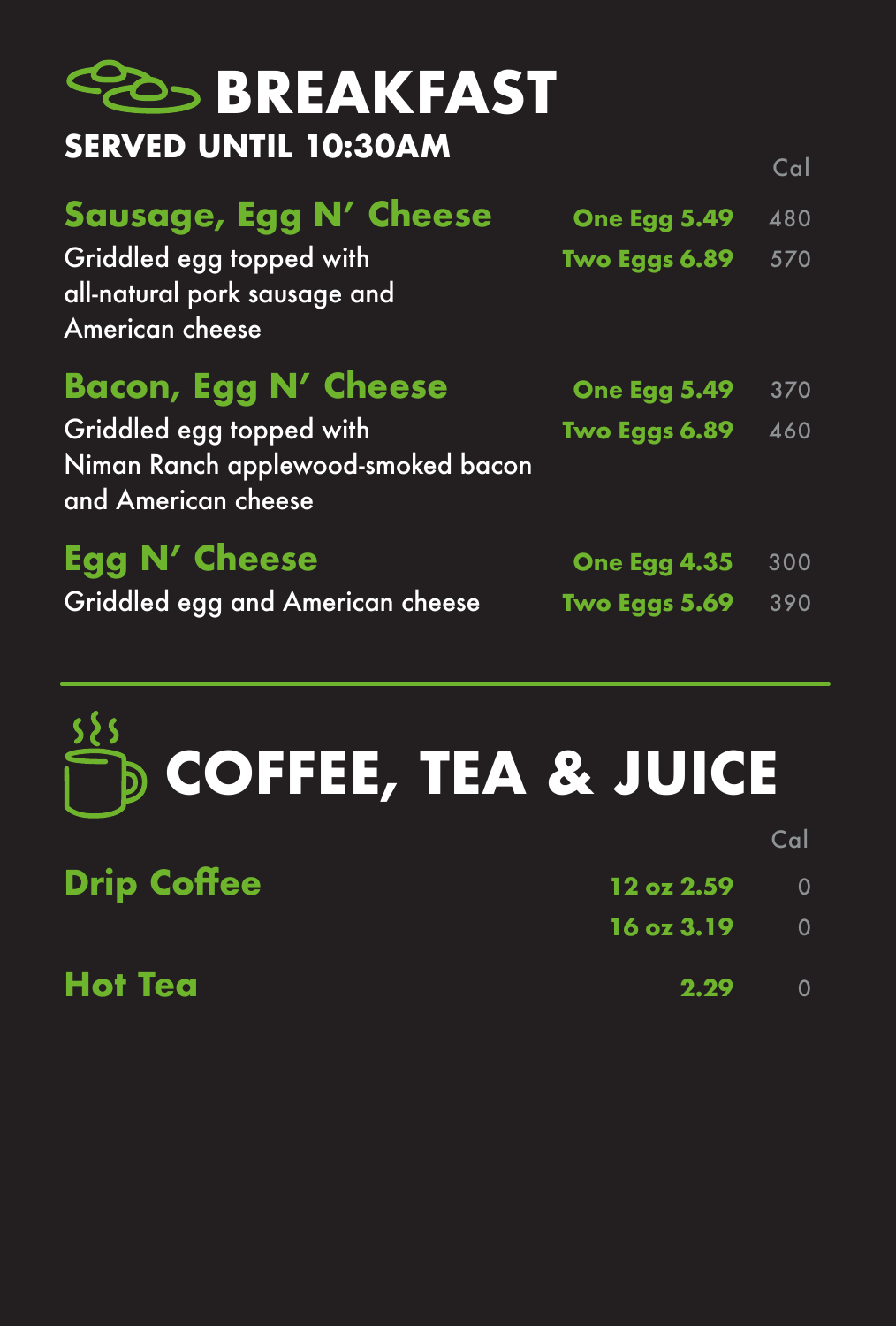ShackBurger® Single 6.55 500 Cheeseburger with lettuce, Double 9.75 760 tomato, ShackSauce

SmokeShack® Single 8.39 570

Cheeseburger with Niman Ranch Double 11.59 830 applewood-smoked bacon, cherry peppers, ShackSauce

## $'$ Shroom Burger  $\%$  vegetarian 8.49 510

Crisp-fried portobello mushroom filled with melted muenster and cheddar cheeses, topped with lettuce, tomato, ShackSauce

## Shack Stack® 11.99 770

Cheeseburger topped with a 'Shroom Burger with lettuce, tomato, ShackSauce

## Hamburger Single 5.85 370

Griddled patty and your choice of toppings Double 8.35 560

### Add Niman Ranch applewood-smoked bacon +2.05 70

No hormones or antibiotics ever, our 100% Angus beef is humanely raised and grazed in the USA



Before placing your order, please inform your cashier if a person in your party has a food allergy.

\*Notice: consuming raw or undercooked meats, poultry, seafood or eggs may increase your risk of food borne illness, especially if you have certain medical conditions.

Cal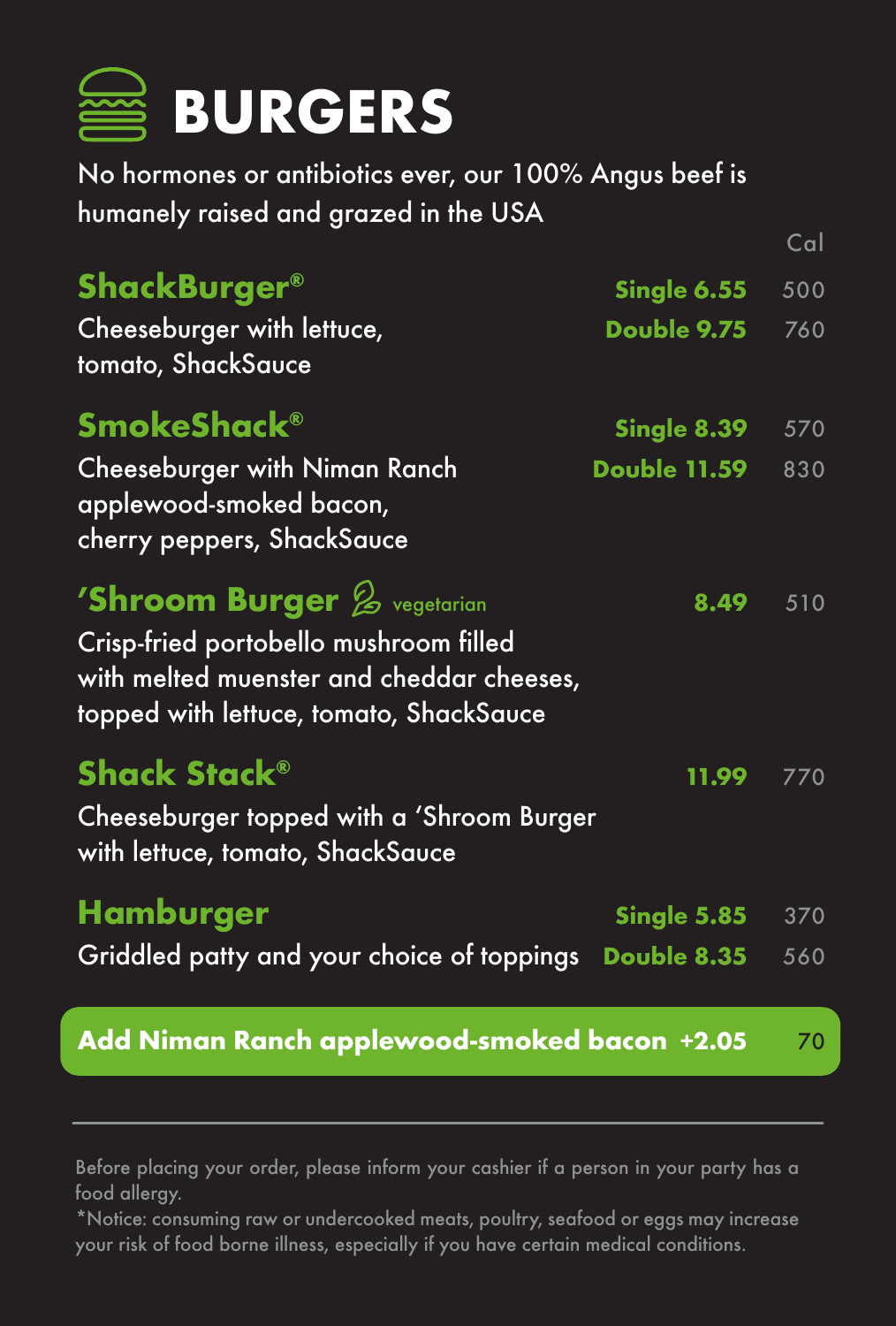

## **Hot Dog** 4.25 350 100% beef from Vienna® Beef

Add our cheese sauce  $+0.59$  80



## Chick'n Shack™ 7.99 <sup>550</sup>

Crispy chicken breast topped with lettuce, pickles, buttermilk herb mayo

Topped with our cheese sauce

## Bacon Cheese Fries 5.59 844



#### No antibiotics ever, hand-breaded and never frozen

Crispy and cut from golden potatoes







**Fries** 470

2,000 calories a day is used for general nutrition advice, but calorie needs vary. Additional nutritional information available upon request.

Cal

Cal

## Cheese Fries 4.59 710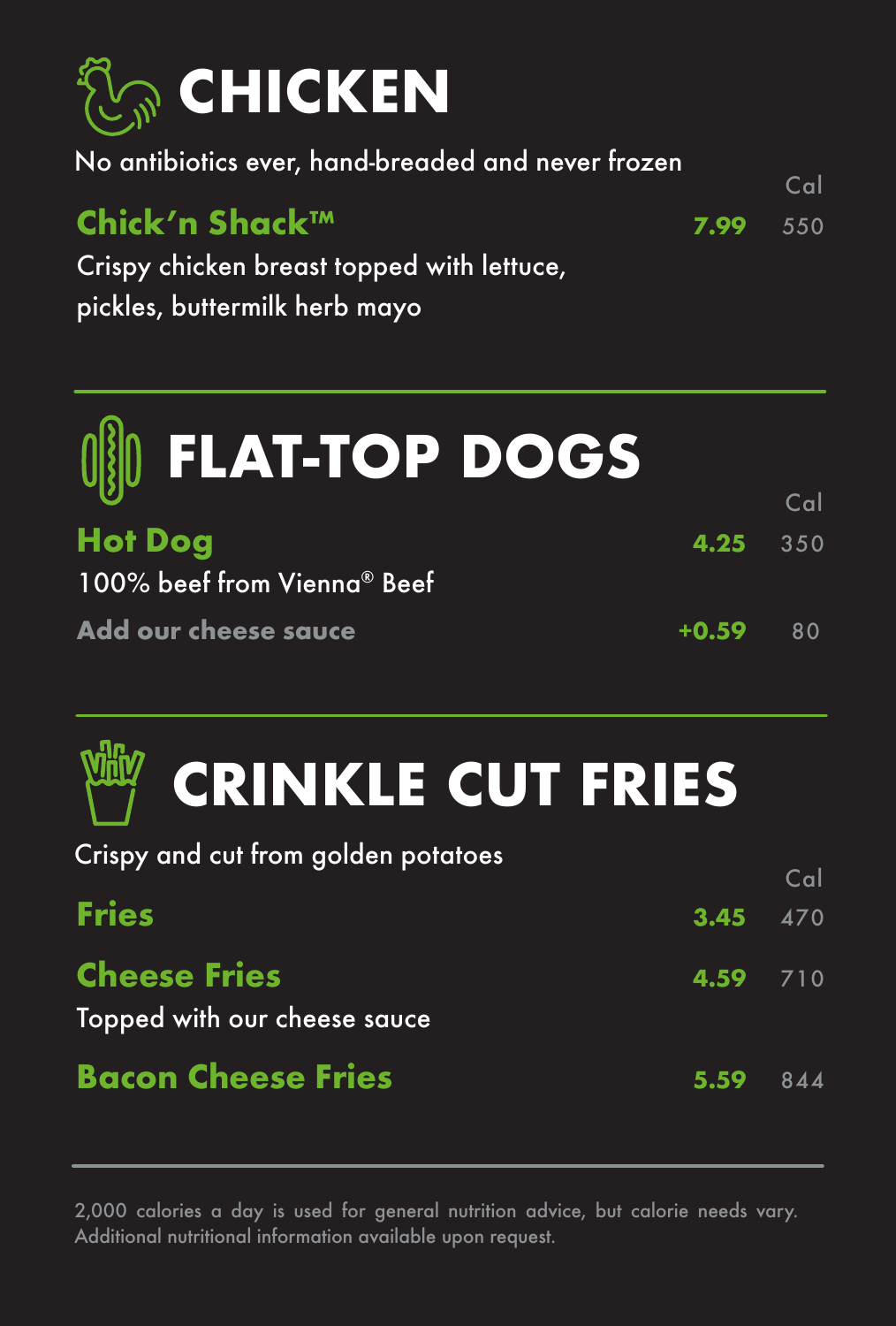Hand-spun every single time

## Root beer, Creamsicle®

Cups Single 4.59 280/310 Vanilla or Chocolate **Double 5.75** 450/490

Half lemonade, half organic iced tea L 3.99 110 SHACK 2<sup>O®</sup> Bottled Water 3.19 0 Still or Sparkling 1% of sales supports the cleanup of water sources Organic Brewed Iced Tea 53.09 5 Brewed fresh daily and the set of the set of the set of the set of the set of the set of the set of the set of the set of the set of the set of the set of the set of the set of the set of the set of the set of the set of t **Fountain Soda** S 3.09 0-180 Coke, Diet Coke, Dr Pepper, Fanta Orange, L3.55 0-270 Sprite, Fanta Grape, Coca-Cola Zero Sugar



## **SHAKES & FROZEN CUSTARD**

Creamier and denser than ice cream, ours is made with cage-free eggs and real sugar—never high-fructose corn syrup Cal

## Classic Shakes 6.19 680-850

Vanilla Chocolate Strawberry Black & White



Floats 6.19 430–460

### Cal

Fresh Lemonade 53.55 130

Shack-made and sweetened just right L 4.45 220

## $\mathsf{Fifty}/\mathsf{Fifty^{TM}}$  53.29 70